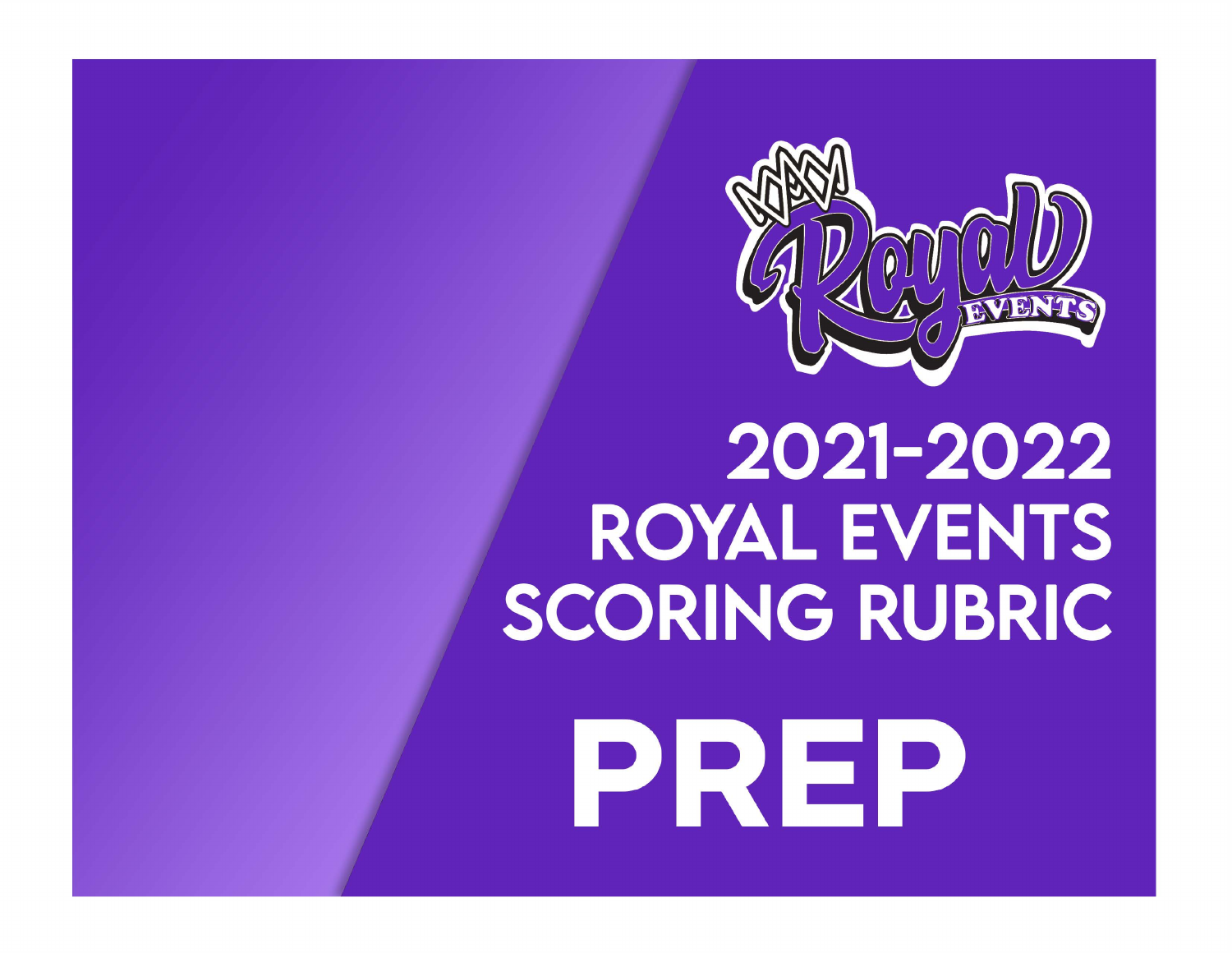

# 2021 - 2022 ALL STAR PREP SCORING SYSTEM - BUILDING



#### STUNT DIFFICULTY

|               | Stunt skills will only receive full credit if they show control through the pop or transition to another skill. |                                                                                                                             |  |             |            |                                                                                                      |
|---------------|-----------------------------------------------------------------------------------------------------------------|-----------------------------------------------------------------------------------------------------------------------------|--|-------------|------------|------------------------------------------------------------------------------------------------------|
|               |                                                                                                                 | 2.0 - 2.5 BELOW Skills performed do not meet low range requirement                                                          |  |             |            | 2.0-2.5 BELOW Skills performed do not meet low range requirement                                     |
| $ 2.5 - 3.0 $ | LOW                                                                                                             | Four (4) different level appropriate skills performance by most of the team                                                 |  | $2.5 - 3.0$ | LOW        | Two (2) different level appropriate skills and two (2) structures performed by most of the<br>!team  |
| $3.0 - 3.5$   |                                                                                                                 | Four (4) different level appropriate skills performance by most of the team, One (1) of which is elite<br>level appropriate |  | $3.0 - 3.5$ | <b>MID</b> | Three (3) different level appropriate skills and two (2) structures performed by most of th<br>!team |

#### **DIFFICULTY DRIVERS AND STUNT QUANTITY** IN THE STUNT QUANTITY

• Degree of difficulty

- Percent of team participation (maximizing stunt groups based on the number of athletes)
- Combination of skills (level & non-Level appropriate)

#### Body Positions

 $\cdot$  Body positions include: Stretch, bow & arrow, arabesque, scale, and scorpion.

#### PYRAMID DIFFICULTY

| Skills performed do not meet low range requirement                                                                          |             |            | 2.0-2.5 BELOW Skills performed do not meet low range requirement                                      |
|-----------------------------------------------------------------------------------------------------------------------------|-------------|------------|-------------------------------------------------------------------------------------------------------|
| Four (4) different level appropriate skills performance by most of the team                                                 | $2.5 - 3.0$ | LOW        | Two (2) different level appropriate skills and two (2) structures performed by most of the<br>'team   |
| Four (4) different level appropriate skills performance by most of the team, One (1) of which is elite<br>level appropriate | $3.0 - 3.5$ | <b>MID</b> | Three (3) different level appropriate skills and two (2) structures performed by most of the<br>⊥team |

## Based on a transitional group of four (4) or more, rippled or synchronized in the same section without recycling athletes.  $\overline{10}$  Less than a majority of the team performs a level appropriate building

| • Combination of skills (level & non-Level appropriate)                                                                                 |     | 7.U<br><b>Iskil</b>                                                 |           | Athletes   Maiority | Mo |
|-----------------------------------------------------------------------------------------------------------------------------------------|-----|---------------------------------------------------------------------|-----------|---------------------|----|
| • Pace of skills performed                                                                                                              |     | Majority of the team performs a level appropriate building skill    | $5 - 1$   |                     |    |
| <b>Additional Information</b>                                                                                                           |     | Most of the team performs a level appropriate building skill        | $12 - 15$ |                     |    |
| Skills that are not required to be synchronized may be cumulative to meet a difficulty requirement.                                     |     |                                                                     |           |                     |    |
|                                                                                                                                         | 1.6 | Less than a majority of the team performs the same elite level      | 16-19     |                     |    |
| Stunt skills will only receive full credit if they show control through the pop or transition to another skill.                         |     | appropriate building skill                                          |           |                     |    |
|                                                                                                                                         | 1.8 | Majority of the team performs the same elite level appropriate      | $20 - 23$ |                     |    |
| <b>Body Positions</b>                                                                                                                   |     | Ibuildina skill                                                     |           |                     |    |
| • Lib and platform are not considered body positions<br>• Body positions include: Stretch, bow & arrow, arabesque, scale, and scorpion. | 2.0 | Most of the team performs the same elite level appropriate building | 24-30     |                     |    |

### **BUILDING** QUANTITY CHART # of Athletes # of Groups Majority Most

| $16-19$   | 2 | 3 |
|-----------|---|---|
| $20 - 23$ | 3 | 4 |
| 24-30     |   | 5 |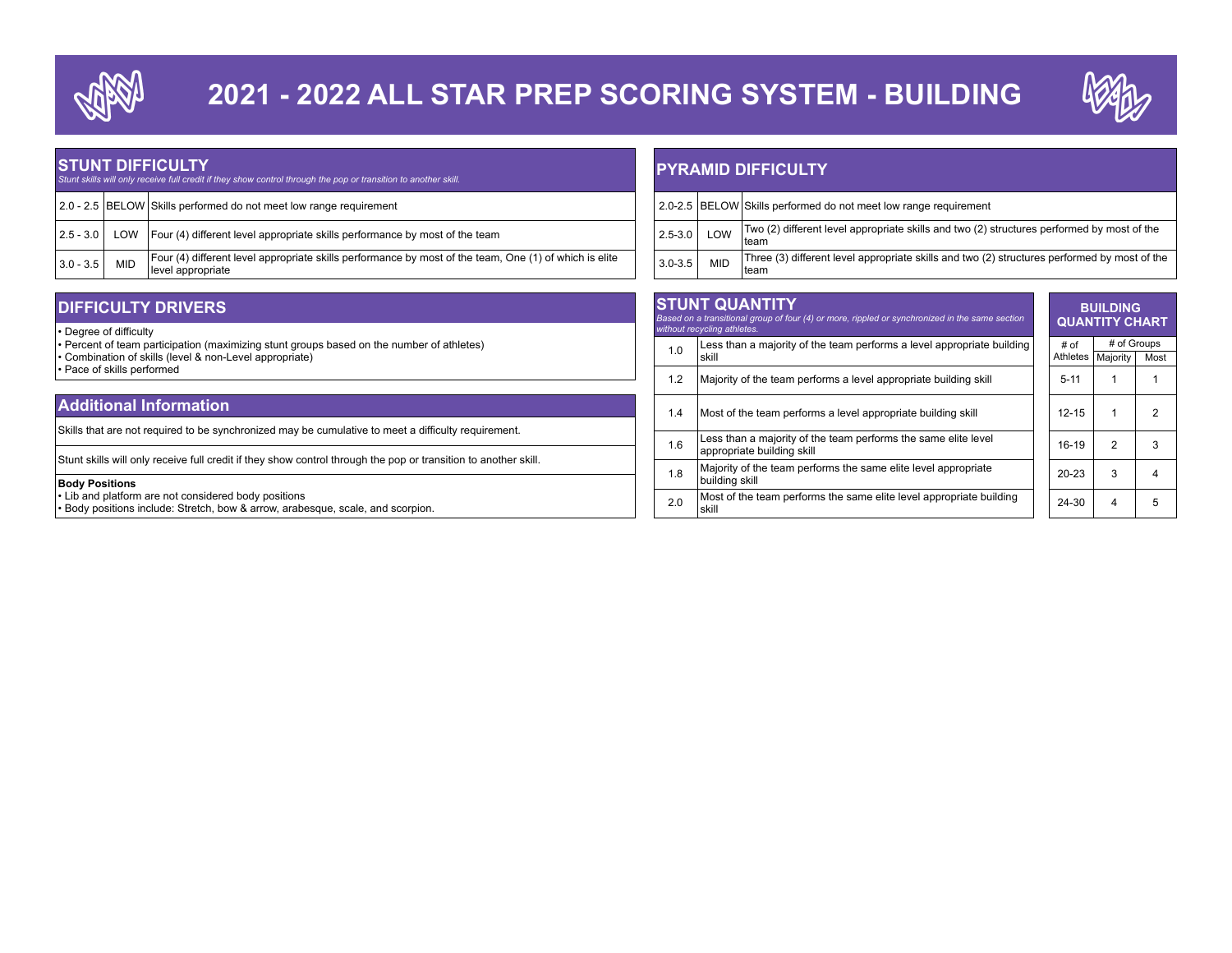

# 2021 - 2022 ALL STAR PREP SCORING SYSTEM - TUMBLING



| <b>JUMP DIFFICULTY</b> |            | Jumps must use a whip approach to be considered connected.<br>Whip approach - Continuous movement through swing, connecting two (2) or more jumps. |                  | <b>TUMBLING/JUMP</b><br><b>QUANTITY CHART</b> |      | <b>DIFFICULTY</b><br>• Degree of Difficu                         |
|------------------------|------------|----------------------------------------------------------------------------------------------------------------------------------------------------|------------------|-----------------------------------------------|------|------------------------------------------------------------------|
| 0.5                    |            | Skills performed do not meet 1.0 requirement                                                                                                       | # of<br>Athletes | Majority                                      | Most | • Percent of partici<br>• Combination of s<br>• Synchronization  |
| 1.0                    |            | Most of the team performs one (1) advanced jump                                                                                                    | $5 - 7$          | $\overline{2}$                                | 4    | • Variety of passes                                              |
| 1.5                    |            | Most of the team performs two (2) connected advanced<br>jumps. Does not need to be synchronized or include a variety.                              | $8 - 9$          | 4                                             | 5    | <b>JUMPS</b><br>• Variety - at least                             |
|                        |            |                                                                                                                                                    | $10 - 15$        | 6                                             | 7    | as variety. (EX: rig<br>• Jump Skills must<br>that land on knee( |
|                        |            | <b>RUNNING TUMBLING DIFFICULTY</b>                                                                                                                 | 16-19            | 8                                             | 9    | • Basic Jumps: Sp                                                |
| $2.0 - 2.5$            |            | BELOW Skills performed do not meet low range requirement                                                                                           |                  |                                               |      | • Advanced Jumps                                                 |
| $2.5 - 3.0$            | LOW        | Less than a majority of the team performs a level appropriate pass                                                                                 | $20 - 25$        | 10                                            | 13   |                                                                  |
| $3.0 - 3.5$            | <b>MID</b> | Majority of the team performs a level appropriate pass                                                                                             | 26-30            | 14                                            | 16   | <b>ADDITIONA</b>                                                 |

|             | <b>STANDING TUMBLING DIFFICULTY</b> |                                                                                                                      |  |  |  |  |  |  |
|-------------|-------------------------------------|----------------------------------------------------------------------------------------------------------------------|--|--|--|--|--|--|
| $2.0 - 2.5$ |                                     | BELOW Skills performed do not meet low range requirement                                                             |  |  |  |  |  |  |
| $2.5 - 3.0$ | LOW                                 | Most of the team performs a level appropriate pass                                                                   |  |  |  |  |  |  |
| $3.0 - 3.5$ | <b>MID</b>                          | Majority of the team performs the same level appropriate pass which must be synchronized from initiation of the pass |  |  |  |  |  |  |

| <b>IDIFFICULTY DRIVERS</b>  |  |
|-----------------------------|--|
| • Degree of Difficulty      |  |
| • Percent of participant    |  |
| . Combination of skills     |  |
| · Synchronization of passes |  |
| • Variety of passes         |  |

#### $\frac{1}{5}$  JUMPS

• Variety - at least two (2) different jumps. Performing the same jump with different legs doesn't constitute as variety. (EX: right/left hurdler)

<sup>7</sup> <sup>•</sup> Jump Skills must land on feet to be considered level appropriate and receive difficulty credit (ex: jumps that land on knee(s) or seat would not count)

g | | Basic Jumps: Spread Eagle, Tuck Jump

• Advanced Jumps: Pike, Right/Left Hurdlers (Front or Side), Toe Touch

#### ADDITIONAL INFORMATION

• Tumbling passes must land on feet to be considered level appropriate and receive difficulty credit (ex: Jump 3/4 front flip to seat, back handsprings which lands in a prone position would not count)

• Jumps within a pass will not break up the pass (ex: Toe Touch - BHS - Toe Touch - BHS is 1 pass in L3)

• T-Jumps are not considered a jump and will break up a pass into two separate passes.

• L2 - No skills out of a round off that are illegal in L1 will count for level appropriate credit.

• L3- No skills out of a BHS step out 1⁄2 turn that are ILLEGAL in L2 will count for level appropriate credit.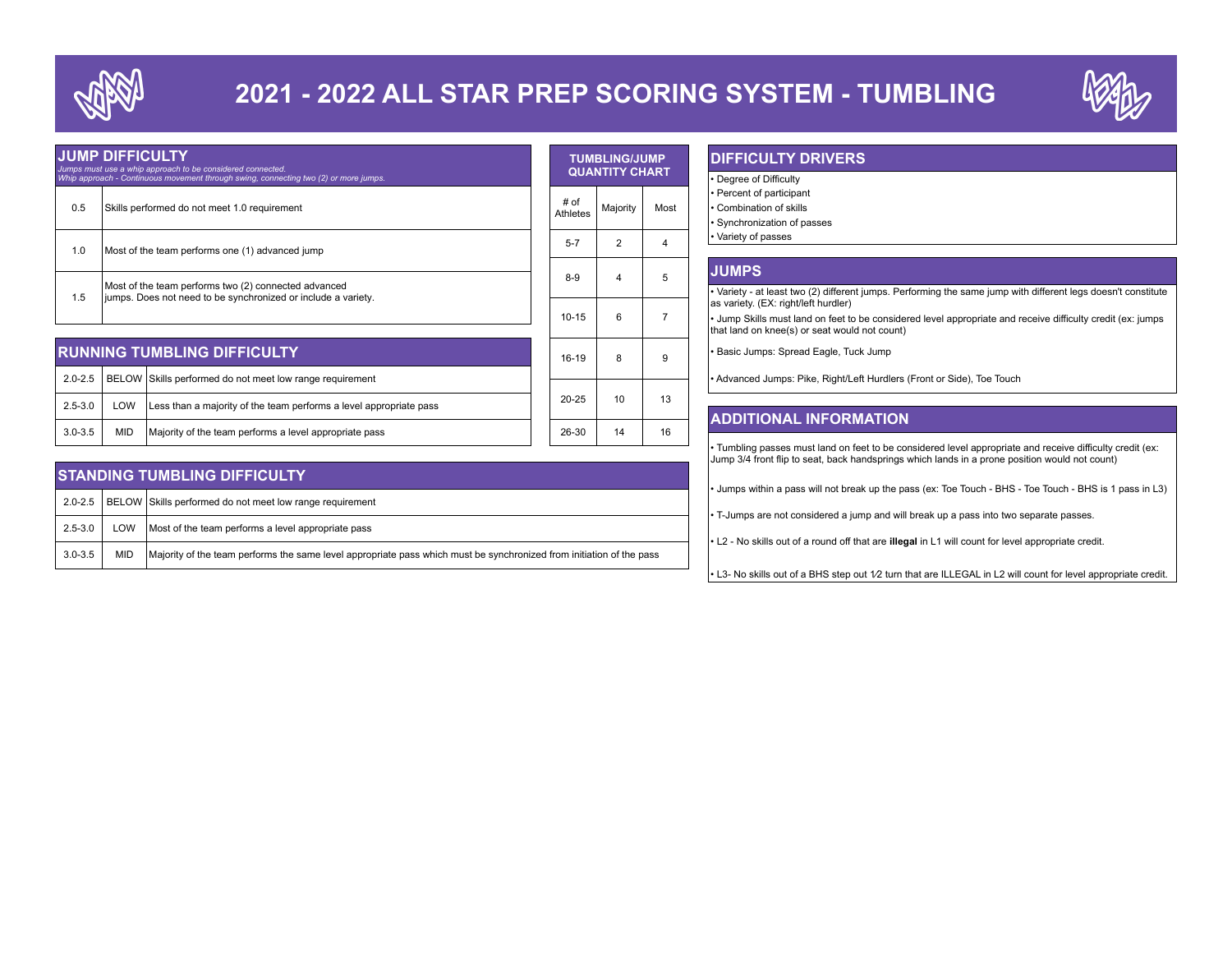



| <b>STUNT CREATIVITY</b> |                                                                                                                       |  | <b>PYRAMID CREATIVITY</b> |                                                                                                                           |  |  |
|-------------------------|-----------------------------------------------------------------------------------------------------------------------|--|---------------------------|---------------------------------------------------------------------------------------------------------------------------|--|--|
| $0.5 - 1.0$             | Stunt skills incorporate visual, unique or innovative ideas. This includes level and non-level<br>appropriate skills. |  | $0.5 - 1.0$               | Pyramid skills incorporate visual, unique or innovative ideas. This includes level and non-level  <br>appropriate skills. |  |  |
|                         | This may include: Entries • Transitions • Dismounts                                                                   |  |                           | This may include: Entries • Transitions • Dismounts                                                                       |  |  |

| <b>ROUTINE COMPOSITION</b>                                                                                                                                                                                                                                             |  |  |  |  |  |
|------------------------------------------------------------------------------------------------------------------------------------------------------------------------------------------------------------------------------------------------------------------------|--|--|--|--|--|
| A team's ability to demonstrate the following throughout the routine:<br>1.0 - 2.0 Precise spacing • Formations • Transitions<br>This also includes innovative, visual and intricate ideas, as well as, any additional skills performed to enhance the overall appeal. |  |  |  |  |  |

| <b>DANCE</b> |                                                                                |                                                                                                                             |  |  |  |  |  |
|--------------|--------------------------------------------------------------------------------|-----------------------------------------------------------------------------------------------------------------------------|--|--|--|--|--|
| $1.0 - 2.0$  | A team's ability to demonstrate a high level of energy and entertainment value | <b>DIFFICULTY:</b><br> Visual elements • Variety of levels • Formation changes • Footwork • Floorwork • Partner work • Pace |  |  |  |  |  |
|              | which may incorporate:                                                         | <b>EXECUTION:</b><br>Technique • Perfection • Motion Strength/Placement • Synchronization                                   |  |  |  |  |  |

| <b>PERFORMANCE</b>                                                                                                                                                                             |  |  |  |  |  |  |
|------------------------------------------------------------------------------------------------------------------------------------------------------------------------------------------------|--|--|--|--|--|--|
| 1.0 - 2.0 A team's ability to demonstrate high levels of energy and excitement while maintaining genuine enthusiasm. This will include appropriate athletic impression throughout the routine. |  |  |  |  |  |  |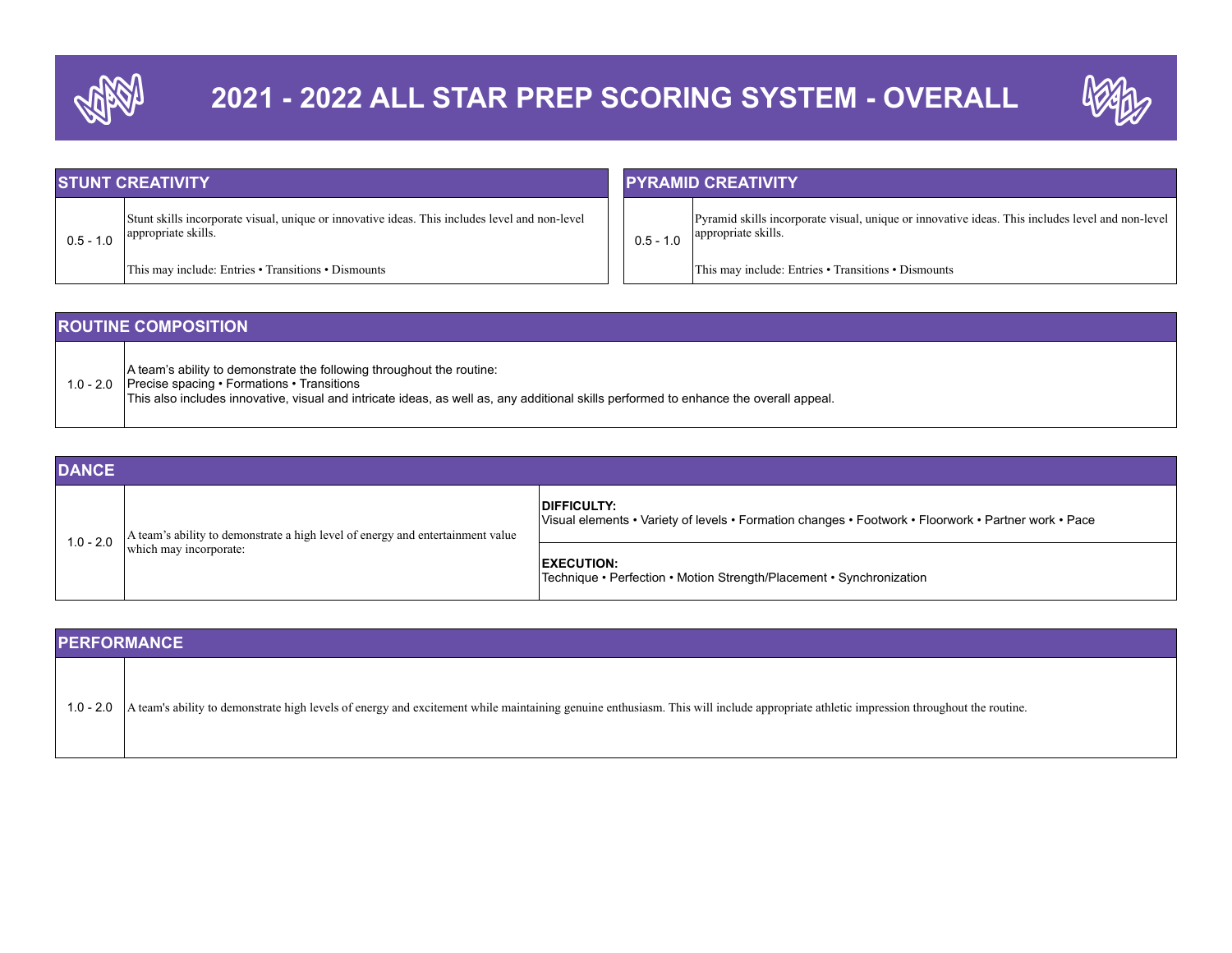

# 2021 - 2022 ALL STAR PREP SCORING SYSTEM - EXECUTION



|     | Athletes are expected to demonstrate excellent technique when performing each skill. A team's<br>execution will be determined by all athletes performing the skill.                                                                                                                                                                                                                                                                                                                               |     | Athletes are expected to demonstrate excellent technique when performing each skill. A team's<br>execution will be determined by all athletes performing the skill.                                                                                                                                                                                                                                                                                                                    |
|-----|---------------------------------------------------------------------------------------------------------------------------------------------------------------------------------------------------------------------------------------------------------------------------------------------------------------------------------------------------------------------------------------------------------------------------------------------------------------------------------------------------|-----|----------------------------------------------------------------------------------------------------------------------------------------------------------------------------------------------------------------------------------------------------------------------------------------------------------------------------------------------------------------------------------------------------------------------------------------------------------------------------------------|
| 4.0 | . Scores will start at a 4.0 and may be reduced by .1, .2 or .3 based on the lack of technical execution<br>lof each driver<br>• 0.1 - Minor technique issues by the team, not just 1 athlete in Tumbling or 1 athlete in<br>Stunts/Pyramid<br>$\cdot$ 0.2 – Multiple technique issues by the team<br>$\cdot$ 0.3 – Widespread technique issues by the team<br>. No more than .3 will be taken off for a single driver.<br>· Stylistic differences will not factor into a teams' Execution score. | 2.0 | Scores will start at a 2.0 and may be reduced by .1, .2 or .3 based on the lack of technical execution<br>of each driver<br>$\cdot$ 0.1 - Minor technique issues by the team, not just 1 athlete in Jumps or 1 athlete in Tosses<br>$\cdot$ 0.2 – Multiple technique issues by the team<br>$\cdot$ 0.3 – Widespread technique issues by the team<br>. No more than .3 will be taken off for a single driver.<br>· Stylistic differences will not factor into a teams' Execution score. |

| Each driver may include, but is not limited to, the below examples: |                                                                                                            | Each driver may include, but                                          |                                                     |
|---------------------------------------------------------------------|------------------------------------------------------------------------------------------------------------|-----------------------------------------------------------------------|-----------------------------------------------------|
| <b>Top Person</b>                                                   | • Body control<br>l • Uniform flexibilitv<br>• Motion placement<br>. Legs straight/locked and toes pointed | <b>Arm Placement</b>                                                  | • Approa<br>l • Consis<br>• Swing<br>$\cdot$ Arm po |
| <b>Bases/Spotters</b>                                               | • Stability of the stunt<br>l Solid stance<br>• Positioned shoulder width apart<br>- Feet stationary       | • Straigh<br>• Pointe<br>$\cdot$ Hip pla<br>Leg Placement<br>• Height |                                                     |
| <b>Transitions</b>                                                  | • Entries<br>l ∙ Dismounts<br>. Speed/control/flow from skill to skill                                     |                                                                       | $\cdot$ Legs/fo<br>$\cdot$ Chest<br>l• Landin       |
| Synchronization*                                                    | $\cdot$ Timing                                                                                             | Synchronization                                                       | • Timing                                            |

| <b>JUMP DRIVERS</b><br>Each driver may include, but is not limited to, the below examples: |                                                                                                                                                        |  |  |  |
|--------------------------------------------------------------------------------------------|--------------------------------------------------------------------------------------------------------------------------------------------------------|--|--|--|
| <b>Arm Placement</b>                                                                       | • Approach<br>• Consistent entry<br>• Swing/prep<br>• Arm position within jump(s)                                                                      |  |  |  |
| <b>Leg Placement</b>                                                                       | • Straight legs<br>• Pointed toes<br>• Hip placement/rotation • Hyperextension<br>l• Height<br>• Legs/feet together<br>• Chest placement<br>• Landings |  |  |  |
| Synchronization                                                                            | • Timing                                                                                                                                               |  |  |  |

\*Teams that do not perform at least 1 level appropriate skill/transition by 2 or more groups in Stunts and Pyramids will automatically receive .3 off for Synchronization.

| <b>STANDING/RUNNING TUMBLING DRIVERS</b><br>Each driver may include, but is not limited to, the below examples: |                                                                        |                                                                                                                      |  |  |
|-----------------------------------------------------------------------------------------------------------------|------------------------------------------------------------------------|----------------------------------------------------------------------------------------------------------------------|--|--|
| Approach                                                                                                        | . Arm placement into a pass/skill<br>• Swing/prep<br>• Chest placement | • Flow from skill to skill in a pass<br>• Consistent or increases through pass/skills<br>• Connection of pass/skills |  |  |
| <b>Body Control</b>                                                                                             | • Head placement<br>• Arm/shoulder placement in skills<br>$\cdot$ Hips | • Leg placement in skills<br>• Pointed toes                                                                          |  |  |
| Landings                                                                                                        | • Controlled<br>• Legs/feet together<br>• Chest placement              | • Finished pass/skill<br>• Incomplete twisting skills                                                                |  |  |
| Synchronization*                                                                                                | $\cdot$ Timing                                                         |                                                                                                                      |  |  |

\*Teams that do not perform 2 or more level appropriate passes synchronized in a group will automatically receive .3 off for Synchronization.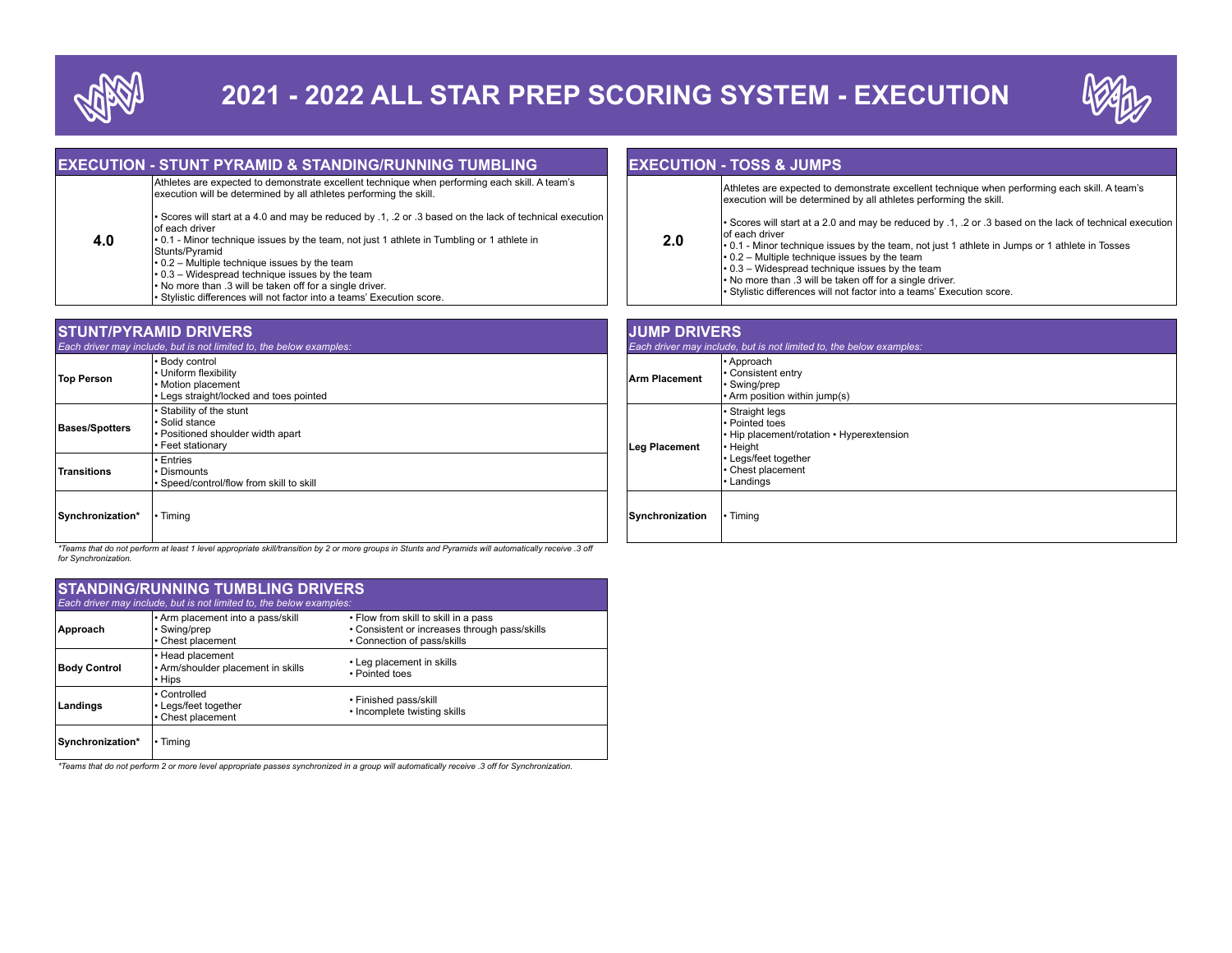

# 2021 - 2022 ALL STAR PREP SCORING SYSTEM - STUNTS



| <b>LEVEL 1</b>                    |                             |                                                                                                                                                                                            |                                                                                                                          |                                              |                                                                                                                                                                                                                                                                                                                                                                                                                                                                                                                                                              |
|-----------------------------------|-----------------------------|--------------------------------------------------------------------------------------------------------------------------------------------------------------------------------------------|--------------------------------------------------------------------------------------------------------------------------|----------------------------------------------|--------------------------------------------------------------------------------------------------------------------------------------------------------------------------------------------------------------------------------------------------------------------------------------------------------------------------------------------------------------------------------------------------------------------------------------------------------------------------------------------------------------------------------------------------------------|
|                                   | <b>INVERSION STYLE</b>      | <b>RELEASE STYLE</b>                                                                                                                                                                       | <b>TWISTING</b>                                                                                                          | <b>DISMOUNT STYLE</b>                        | <b>OTHER STUNTS</b>                                                                                                                                                                                                                                                                                                                                                                                                                                                                                                                                          |
| LEVEL<br><b>APPROPRIATE</b>       | · INVERSION TO GROUND LEVEL | . SWITCH UP TO LIB BELOW PREP LEVEL<br>. SWITCH UP TO BODY POSITION BELOW PREP<br>LEVEL<br>• TIC TOC BELOW PREP LEVEL (LIB TO LIB)<br>. TIC TOC BELOW PREP LEVEL (LIB TO BODY<br>POSITION) | • 1/4 TWISTING TRANSITION TO BELOW PREP LEVEL<br>• 1/4 DOWN TO GROUND LEVEL<br>• 1/4 TWISTING TRANSITION FROM PREP LEVEL | $\cdot$ STEP DOWN<br>$\cdot$ STRAIGHT CRADLE | <b>- BACK STAND</b><br>I • PREP LEVEL SHOW & GO<br>I • STRADDLE SIT<br>I . FLAT BACK<br><b>EXTENDED STRADDLE SIT</b><br>I • BELOW PREP LEVEL 1 LEG STUNT<br><b>EXTENDED FLAT BACK</b><br>$\mathsf{l}\cdot$ PREP LEVEL 1 LEG STUNT WITH BRACER<br>$\cdot$ PREP LEVEL TO PRONE<br>. 1 LEG STUNT BELOW PREP LEVEL<br>I • SHOULDER SIT<br>$\cdot$ CHAIR<br>I • SHOULDER STAND<br>COMBINATION OF TWO OR MORE LEVEL APPROPRIATE<br><b>SKILLS PERFORMED SIMULTANEOUSLY</b><br>I • TRANSITION FROM BELOW PREP LEVEL TO PREP<br>LEVEL BODY POSITION STUNT WITH BRACER |
| ELITE LEVEL<br><b>APPROPRIATE</b> |                             | • TIC TOC BELOW PREP LEVEL (BODY POSITION TO BODY<br>POSITION)<br>• PREP LEVEL TIC TOC (BODY POSITION TO BODY POSITION)<br><b>WITH BRACER</b>                                              | • 1/4 TWISTING TRANSITION TO PREP                                                                                        |                                              | I • 1/4 TWISTING TRANSITION TO PREP LEVEL 1 LEG STUNT<br><b>WITH BRACER</b>                                                                                                                                                                                                                                                                                                                                                                                                                                                                                  |

| <b>LEVEL 2</b>                    |                                                                                                           |                                                                                                                                        |                                                                                                                                                                                                                                                                  |                                                                                                                                       |                                                                                                                                                                                                                                                                            |
|-----------------------------------|-----------------------------------------------------------------------------------------------------------|----------------------------------------------------------------------------------------------------------------------------------------|------------------------------------------------------------------------------------------------------------------------------------------------------------------------------------------------------------------------------------------------------------------|---------------------------------------------------------------------------------------------------------------------------------------|----------------------------------------------------------------------------------------------------------------------------------------------------------------------------------------------------------------------------------------------------------------------------|
|                                   | INVERSION STYLE                                                                                           | <b>RELEASE STYLE</b>                                                                                                                   | TWISTING                                                                                                                                                                                                                                                         | <b>DISMOUNT STYLE</b>                                                                                                                 | <b>OTHER STUNTS</b>                                                                                                                                                                                                                                                        |
| LEVEL<br><b>APPROPRIATE</b>       | I • INVERSION FROM GROUND LEVEL TO BELOW PREP LEVEL<br><b>• INVERSION FROM GROUND LEVEL TO PREP LEVEL</b> | <b>• SWITCH UP TO LIB PREP LEVEL</b><br><b>• TIC TOC PREP LEVEL (LIB TO LIB)</b><br><b>• TIC TOC PREP LEVEL (LIB TO BODY POSITION)</b> | <b>.12 TWISTING TRANSITION TO BELOW PREP LEVEL</b><br>.12 TWISTING TRANSITION TO PREP LEVEL<br><b>.44 TWISTING TRANSITION TO PREP LEVEL 1 LEG STUNT</b><br>1.12 TWISTING TRANSITION TO PREP LEVEL BODY<br>POSITION<br>.1/4 TWISTING TRANSITION TO EXTENDED STUNT | · STRAIGHT CRADLE FROM EXTENSION<br>I STRAIGHT CRADLE FROM PREP LEVEL BODY POSITION<br>. 1/4 TWISTING DISMOUNT FROM PREP OR EXTENSION | $\cdot$ PREP LEVEL 1 LEG STUNT $\cdot$ EXTENSION<br>I • BARREI ROLL<br><b>I - LEAP FROG VARIATIONS</b><br><b>1</b> 12 TWIST TO PRONE<br>I . WALK IN PREP LEVEL PRESS EXTENSION<br>I COMBINATION OF TWO OR MORE LEVEL APPROPRIATE<br><b>SKILLS PERFORMED SIMULTANEOUSLY</b> |
| ELITE LEVEL<br><b>APPROPRIATE</b> | <b>• INVERSION FROM GROUND LEVEL TO EXTENDED STUNT</b>                                                    | • TIC TOC PREP LEVEL (BODY POSITION TO BODY POSITION)                                                                                  | <b>EXECUTE: 12 TWISTING TRANSITION TO EXTENDED STUNT</b>                                                                                                                                                                                                         |                                                                                                                                       | $\cdot$ 1/2 TWISTING INVERSION TO EXTENDED STUNT<br>• 1/2 TWISTING TIC TOC TO PREP LEVEL 1 LEG STUNT<br>1 2 TWISTING INVERSION TO PREP LEVEL 1 LEG STUNT                                                                                                                   |

| <b>LEVEL 3</b>                    |                                                                                                        |                                                                                                                                                                                                                                                       |                                                                                                                                                                                                                                         |                                                                                                                                                                                                                            |                                                                                                                                                                                                                                                                                                                                                                                                                     |
|-----------------------------------|--------------------------------------------------------------------------------------------------------|-------------------------------------------------------------------------------------------------------------------------------------------------------------------------------------------------------------------------------------------------------|-----------------------------------------------------------------------------------------------------------------------------------------------------------------------------------------------------------------------------------------|----------------------------------------------------------------------------------------------------------------------------------------------------------------------------------------------------------------------------|---------------------------------------------------------------------------------------------------------------------------------------------------------------------------------------------------------------------------------------------------------------------------------------------------------------------------------------------------------------------------------------------------------------------|
|                                   | <b>INVERSION STYLE</b>                                                                                 | <b>RELEASE STYLE</b>                                                                                                                                                                                                                                  | <b>TWISTING</b>                                                                                                                                                                                                                         | <b>DISMOUNT STYLE</b>                                                                                                                                                                                                      | <b>OTHER STUNTS</b>                                                                                                                                                                                                                                                                                                                                                                                                 |
| LEVEL<br>APPROPRIATE              | . INVERTED BELOW PREP LEVEL<br>. INVERTED AT PREP I FVEL<br>. DOWNWARD INVERSION FROM BELOW PREP LEVEL | · RELEASE TO PREP LEVEL OR BELOW<br>. SWITCH UP TO PREP LEVEL LIB<br>. BALL UP. STRADDLE UP AND/OR RELEASE TO PREP<br>LEVEL LIB<br>. TIC TOC BELOW PREP LEVEL TO BELOW PREP LEVEL<br>(LIB TO LIB)<br>. TIC TOC BELOW PREP LEVEL TO PREP LEVEL (LIB TO | . FULL UP BELOW PREP LEVEL<br>$\cdot$ FULLUP PREP LEVEL STUNT<br>• 1/4 TWISTING TRANSITION TO EXTENDED 1 LEG STUNT<br>. FULL UP TO PREP LEVEL 1 LEG STUNT<br>. PREP LEVEL FULL TWISTING TRANSITION TO PREP<br><b>I EVEL 1 LEG STUNT</b> | I-STRAIGHT CRADLE FROM EXTENDED 1 LEG STUNT<br><b>EULL DOWN FROM PREP</b><br>I • 1/4 TWISTING DISMOUNT FROM EXTENDED 1 LEG<br><b>FULL DOWN FROM EXTENSION</b><br>I SINGLE SKILL CRADLE FROM 2 LEG STUNT (NON-<br>TWISTING) | . FULL TWIST TO PRONE FROM PREP LEVEL<br>$\cdot$ FXTENDED 11 EG STUNT<br><b>.</b> SUSPENDED FRONT FLIP<br>. SPECIALTY SUSPENDED FRONT FLIP (NON-TWISTING)<br>SUSPENDED TWISTING FRONT FLIP<br>I • TOSS HANDS<br>$\cdot$ SINGLE BASED 1 LEG EXTENDED STUNTS<br><b>. TOSS HANDS PAUSE PRESS EXTENSION</b><br>. WALK IN EXTENSION<br>. COMBINATION OF TWO OR MORE LEVEL APPROPRIATE<br>SKILLS PERFORMED SIMULTANEOUSLY |
| ELITE LEVEL<br><b>APPROPRIATE</b> | • INVERSION TO EXTENDED 1 LEG STUNT                                                                    | • TIC TOC PREP LEVEL LIB TO EXTENDED BODY POSITION<br>• BALL UP OR STRADDLE UP TO PREP LEVEL BODY<br><b>POSITION</b><br>• SWITCH UP TO PREP LEVEL BODY POSITION<br>• RELEASE TO PREP LEVEL BODY POSITION                                              | . FULL UP TO PREP LEVEL BODY POSITION<br>. 1/2 TWISTING TRANSITION TO EXTENDED 1 LEG STUNT<br>. PREP LEVEL FULL TWISTING TRANSITION TO PREP<br>LEVEL BODY POSITION                                                                      |                                                                                                                                                                                                                            | • 1/2 TWISTING INVERSION TO EXTENDED 1 LEG STUNT<br>FULL TWISTING TIC TOC AT PREP LEVEL (LIB TO BODY<br>POSITION)                                                                                                                                                                                                                                                                                                   |